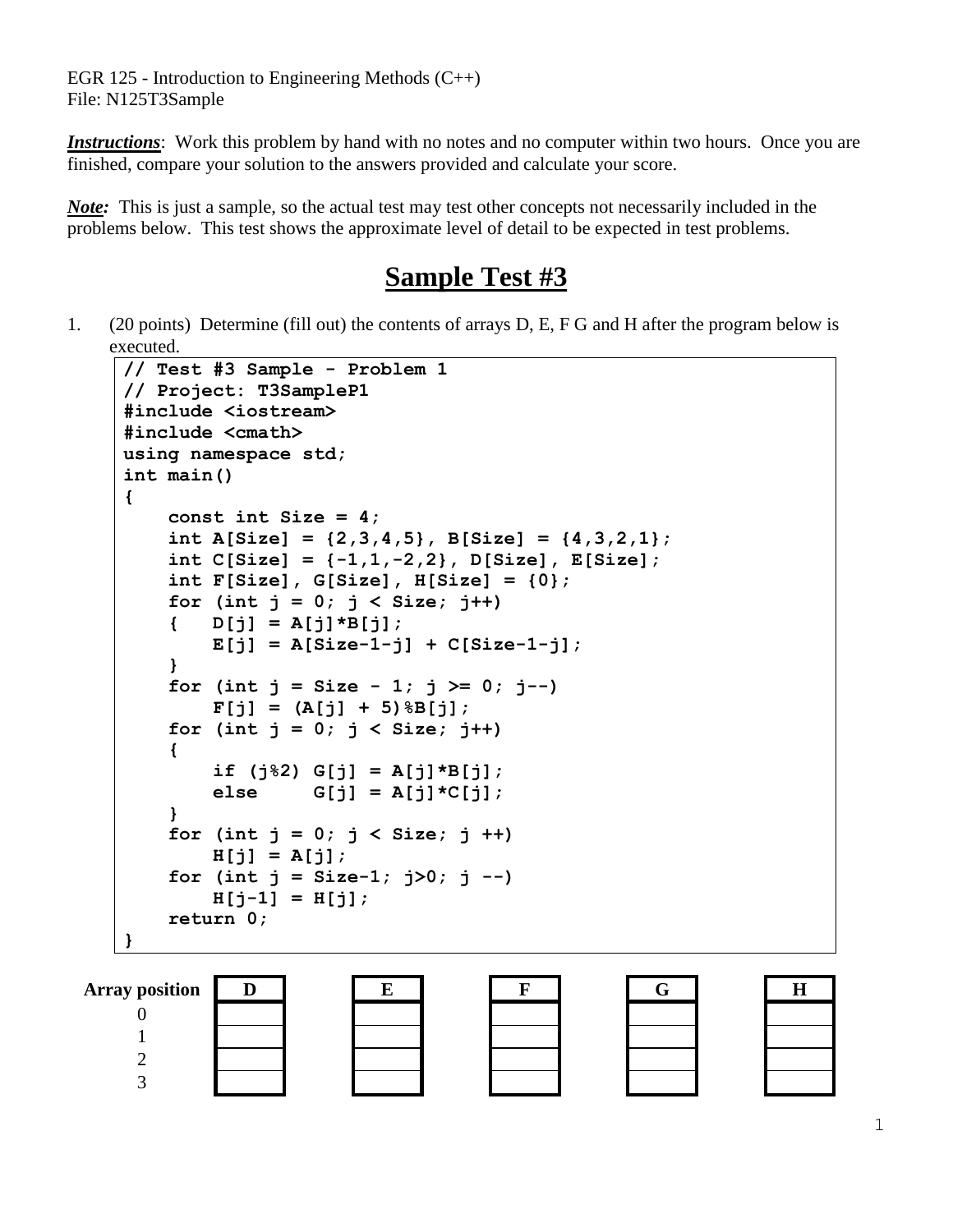2. (16 points) Determine the output of the program shown below which reads the file LondonBridge.txt shown to the right. The file has no extra white spaces after the last punctuation symbol.

```
// Test #3 Sample - Problem 2
// Project: T3SampleP2
#include <iostream>
#include <fstream>
#include <string>
using namespace std;
int main()
{ string S1,S2;
     int N1=0,N2=0,N3=0,N4=0,
        N5=0,N6=0,N7=0,N8=0,L1;
     char C1,C2;
     ifstream In1("LondonBridge.txt");
     do{ In1 >> S1;
        if (isupper(S1[0])) N1++;
        L1 = S1.length();
        if (L1 > N2) N2 = L1;
        if (L1 < 5) N3++;
        for (int j=0; j<L1; j++)
 {
          if (S1[j] == 110) N4++;
           if (!(S1[j] >64 && S1[j]<91 || 
              S1[j] >96 && S1[j]<123)) N5++;
 }
         N6++; 
     }while (!In1.eof()); 
     In1.close();
     ifstream In2("LondonBridge.txt");
     getline(In2,S2);
         for (int j=0; j<S2.length(); j++)
             if (S2[j] == 110) N7++; 
     In2.close();
     ifstream In3("LondonBridge.txt");
     In3 >> C1;
     do{ In3 >> C2;
        if (C2 == C1) N8++;
     }while (!In3.eof());
     In3.close();
     cout << "Count1 = " << N1 << endl;
     cout << "Count2 = " << N2 << endl;
     cout << "Count3 = " << N3 << endl;
    cout << "Count4 = " << N4 << endl;
     cout << "Count5 = " << N5 << endl;
     cout << "Count6 = " << N6 << endl;
     cout << "Count7 = " << N7 << endl;
     cout << "Count8 = " << N8 << endl;
    return 0; }
                                               Count1 = \_Count2 =Count3 =Count4 = \_Count5 =Count6 = \_Count7 =Count8 =
```

| LondonBridge.txt - Notepad<br>П | $\times$ |   |
|---------------------------------|----------|---|
| File Edit Format View Help      |          |   |
| London Bridge is falling down,  |          | ۸ |
| Falling down, falling down,     |          |   |
| London Bridge is falling down,  |          |   |
| My fair Lady.                   |          |   |
|                                 |          |   |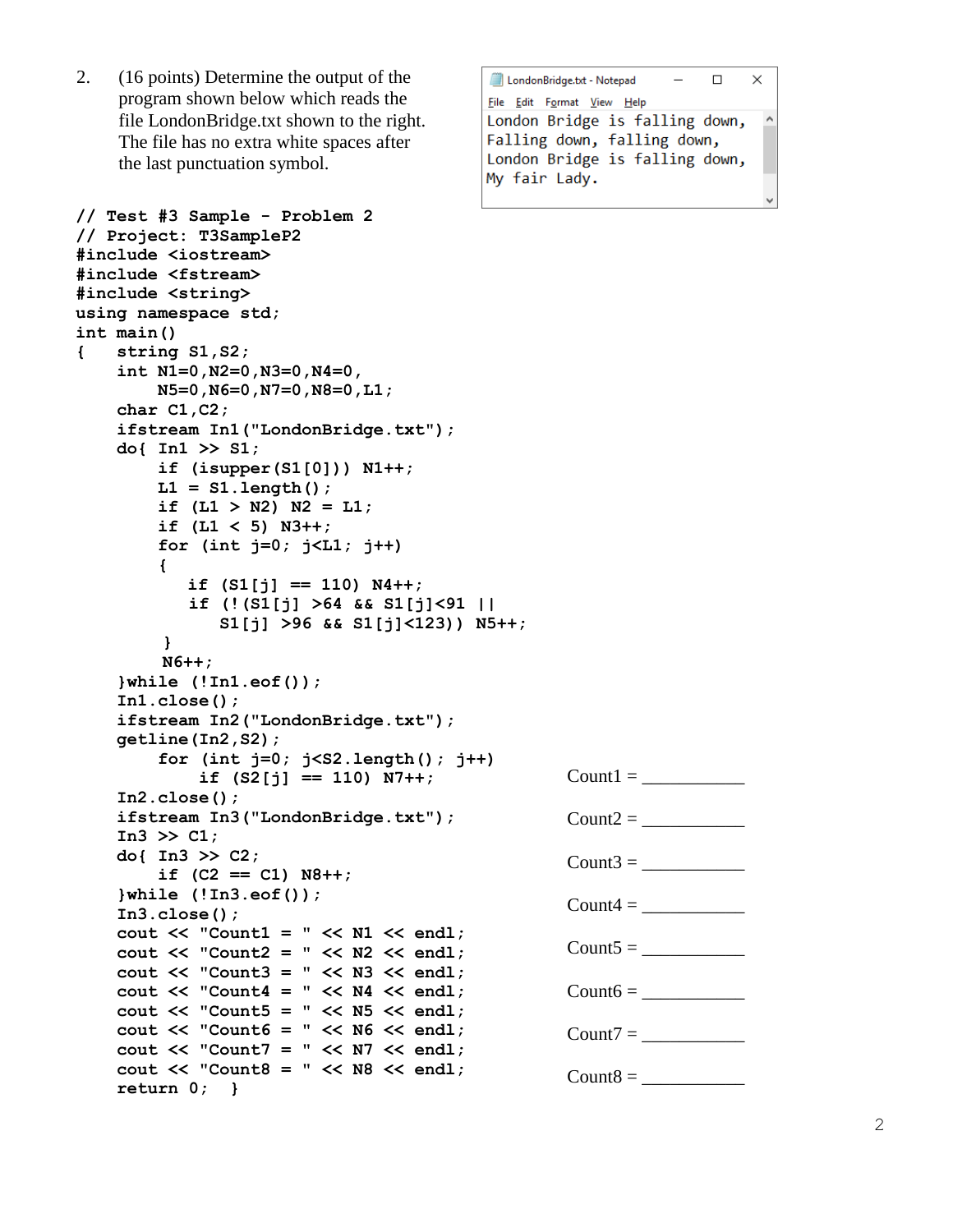```
3. (16 points) Determine the output of the following program (display it in the box provided). 
     // Test #3 Sample - Problem 3
      // Project: T3SampleP3
      #include <iostream>
      #include <iomanip>
      #include <cmath>
     using namespace std;
      int main()
      { const int Size1 = 3, Size2 = 4;
           int A[Size1][Size2] = {1,2,3,4,5,6,7,8,9,10,11,12};
           int B[Size2][Size1] = {12,11,10,9,8,7,6,5,4,3,2,1}; 
            int C[Size1][Size1];
            int Sum1=0,Sum2=0,Sum3=0,Sum4=0,Sum5=0,Sum6=0,Sum7=0,Sum8=0; 
            for (int j=0; j<Size2; j++)
                Sum1 += A[1][j];
            for (int j=Size2-1; j>=0; j--)
                Sum2 += B[j][2];
           for (int j = 0; j < Size1; j++)
                 for (int k = 0; k < Size1; k++)
                      C[j][k] = A[j][k] + B[j][k]; for (int j = 0; j < Size1; j++)
                Sum3 += C[j][2];
           for (int j = 0; j < Size1; j++)
                 for (int k = 0; k < Size1; k++)
                      Sum4 += B[j][k];
           for (int j = 0; j < Size1; j++)
                 for (int k = 0; k \le j; k++)
                   Sum5 += A[j][k];
           for (int j = 0; j < Size1; j++)
                 for (int k = 0; k < Size2; k++)
                      if (A[j][k]%2) Sum6++;
           for (int j = 0; j < Size2; j++)
                 for (int k = 0; k < Size1; k++)
                      if (B[j][k]>7) Sum7++;
           for (int j = 0; j < Size1; j++)
                 for (int k = 0; k < Size1; k++)
                      if (A[j][k] > B[j][k]) Sum8++;
         cout << "Sum1 = " << Sum1 << "\t" << "Sum2 = " << Sum2 << endl;
          cout << "Sum3 = " << Sum3 << "\t" << "Sum4 = " << Sum4 << endl;
         cout << "Sum5 = " << Sum5 << "\t" << "Sum6 = " << Sum6 << endl;
         cout << "Sum7 = " << Sum7 << "\t" << "Sum8 = " << Sum8 << endl;
          return 0; 
      }
    Sum1 = \_ Sum2 = \_Sum3 = ________ Sum4 = ________
    Sum5 = Sum6 =
```

```
Sum7 = Sum8 =
```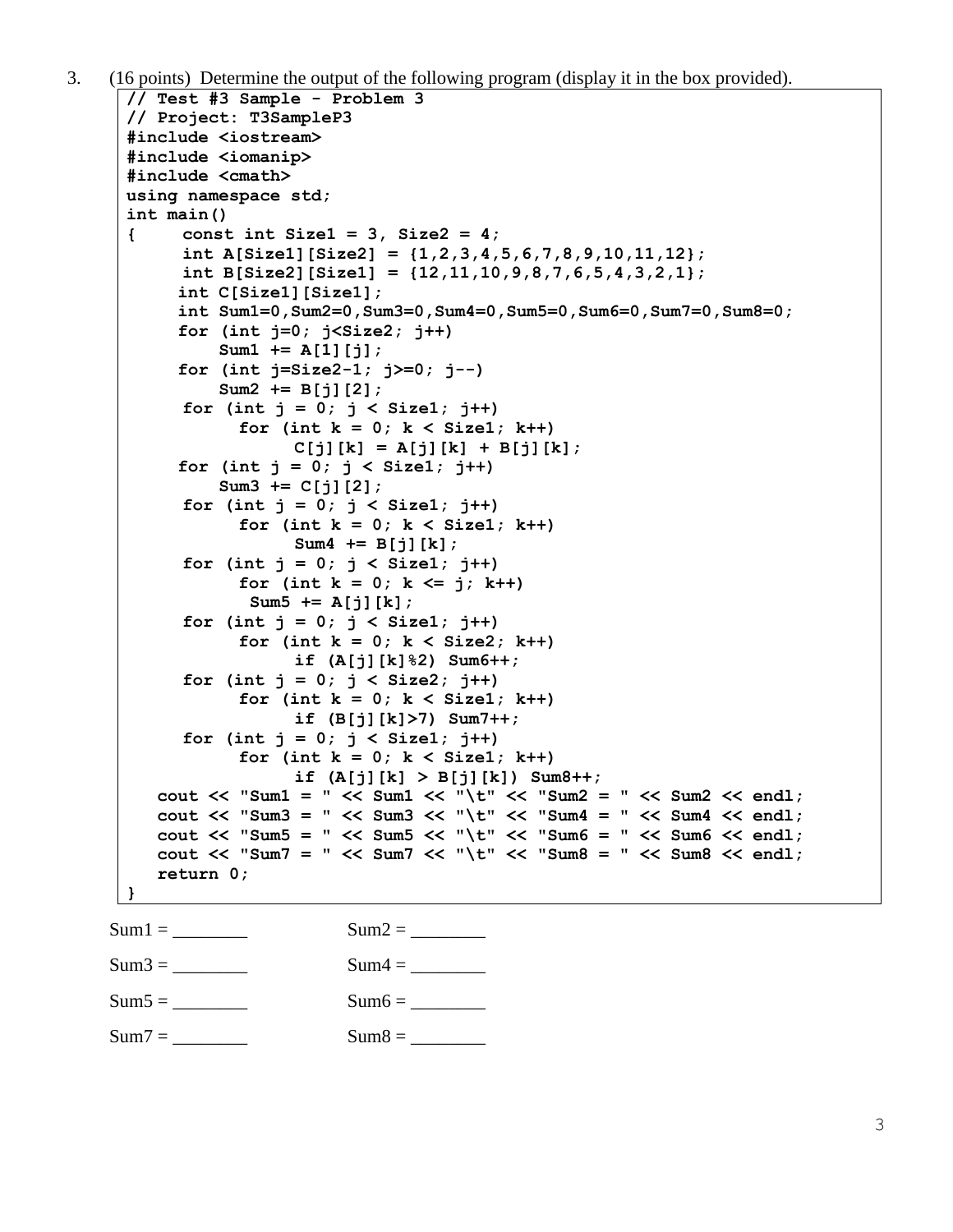4. (8 points) Determine the output of the following program.

```
// Test #3 Sample - Problem 4
// Project: T3SampleP4
#include <iostream>
#include <iomanip>
using namespace std;
int F4(int[],int,int);
int main()
{ const int Size=9;
     int A[Size] = {2,4,6,8,10,12,14,16,18},
         B[Size] = {1,4,7,10,13,16,19,22,25};
     cout << "Result1 = " << F4(A,2,3) << endl;
     cout << "Result2 = " << F4(B,0,4) << endl;
     cout << "Result3 = " << F4(A,B[0],B[1]) << endl;
     cout << "Result4 = " << F4(B,F4(B,0,1),F4(A,0,1)) << endl;
     return 0; }
int F4(int x[], int A, int B)
{ int C = 0; 
    for (int j = A; j \le B; j++)C := x[j]; return C;
}
     Result1 = \_Result2 = \_Result3 = \_Result4 =
```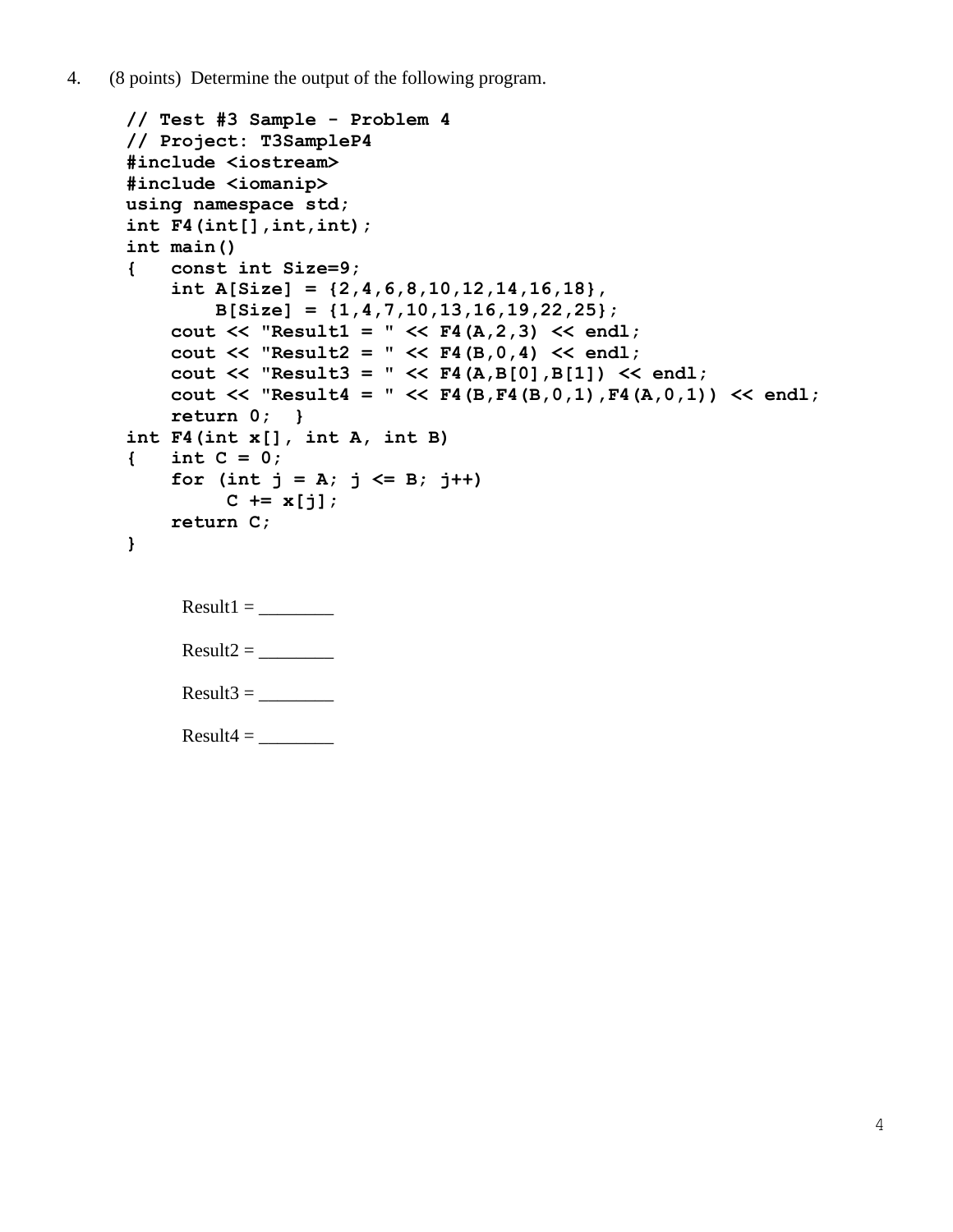5. (8 points) Determine the output of the following program.

```
 // Test #3 Sample - Problem 5
// Project: T3SampleP5
#include <iostream>
#include <fstream>
#include <string>
using namespace std;
int main()
{ 
  int I1,I2,I3,I4;
  double D1,D2,D3,D4;
  char C1,C2,C3,C4;
  string S1,S2,S3,S4;
  ifstream In5;
  In5.open("P5.txt");
  In5 >> I1 >> D1 >> C1 >> S1 >> S1;
  cout << D1 << endl; 
  In5 >> I2 >> I2 >> C2 >> S2 >> S2;
  cout << C2 << endl; 
  In5 >> C3 >> I3 >> D3 >> S3;
  cout << I3 << endl; 
  In5 >> D4 >> I4 >> C4 >> C4 >> S4;
  cout << S4 << endl; 
  In5.close();
  return 0; 
}
```

|         | P5.txt - Notepad      |         | ΙI | × |  |
|---------|-----------------------|---------|----|---|--|
|         | File Edit Format View | Help    |    |   |  |
| 9.8     | 7.6                   | 5.4     |    |   |  |
| $9 - 8$ | $7 - 6$               | $5 - 4$ |    |   |  |
| 908     | 706                   | 504     |    |   |  |
| 98      | 76                    | 54      |    |   |  |
|         |                       |         |    |   |  |

## **Program Output:**

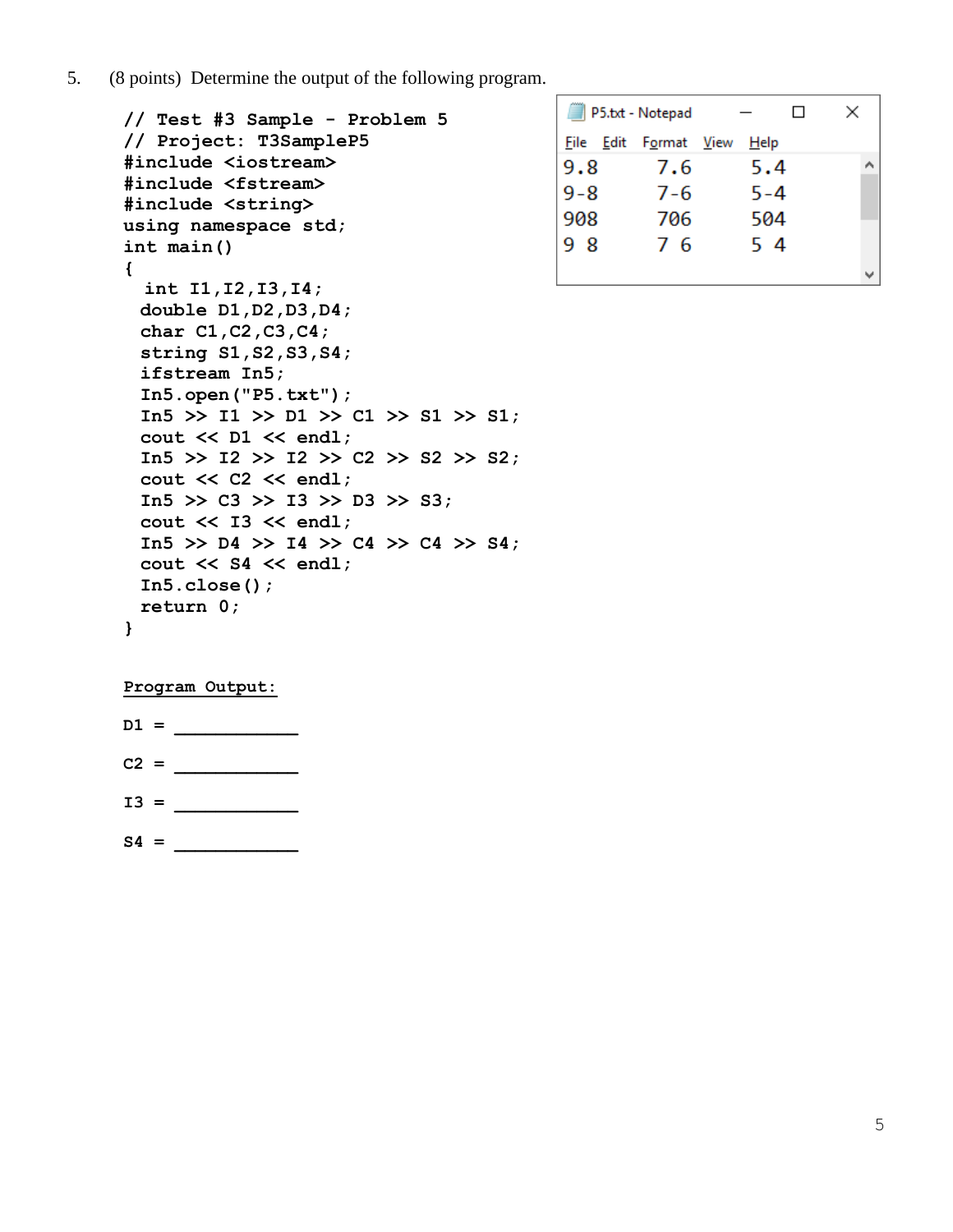```
6. (16 points) Determine the output of the following program. 
   // Test #3 Sample - Problem 6
   // Project: T3SampleP6
   #include <iostream>
   #include <string>
   using namespace std;
   int main()
   { 
      string S0 = "012345678901234567890123456789012345"; 
      string S1 = "She sells seashells on the seashore.";
      string S2,S3,S4,S5,S6,S7,S8,S9;
      int P1,P2,P3,P4,P5;
      S2 = S1.substr(4,8);
      P1 = S1.find("se");
      P2 = S1.find("se",P1+1);
      P3 = S1.find("se", P2+1);
      S3 = S1.substr(P1,P2-P1-1);
      S4 = S1.substr(P2+3,P2+8);
     S5 = S3 + " " + S4; S6 = S1.substr(0,9);
     P4 = S1. find first not of(S6);
      P5 = S1.rfind(" ");
      S7 = S1.substr(P4+1,P5-P4-1);
      S8=S1;
      S8.erase(P1,P5-P1+1); 
      S9 = S8;
      S9.insert(4,S3); 
      cout << "S2 = " << S2 << endl << "S3 = " << S3 << endl;
      cout << "S4 = " << S4 << endl << "S5 = " << S5 << endl;
      cout << "S6 = " << S6 << endl << "S7 = " << S7 << endl;
      cout << "S8 = " << S8 << endl << "S9 = " << S9 << endl;
      return 0; }
    Program Output:
    S2 =S3 =S4 =S5 = ________________________________________
    S6 =S7 = ________________________________________
    S8 = ________________________________________
    S9 =
```